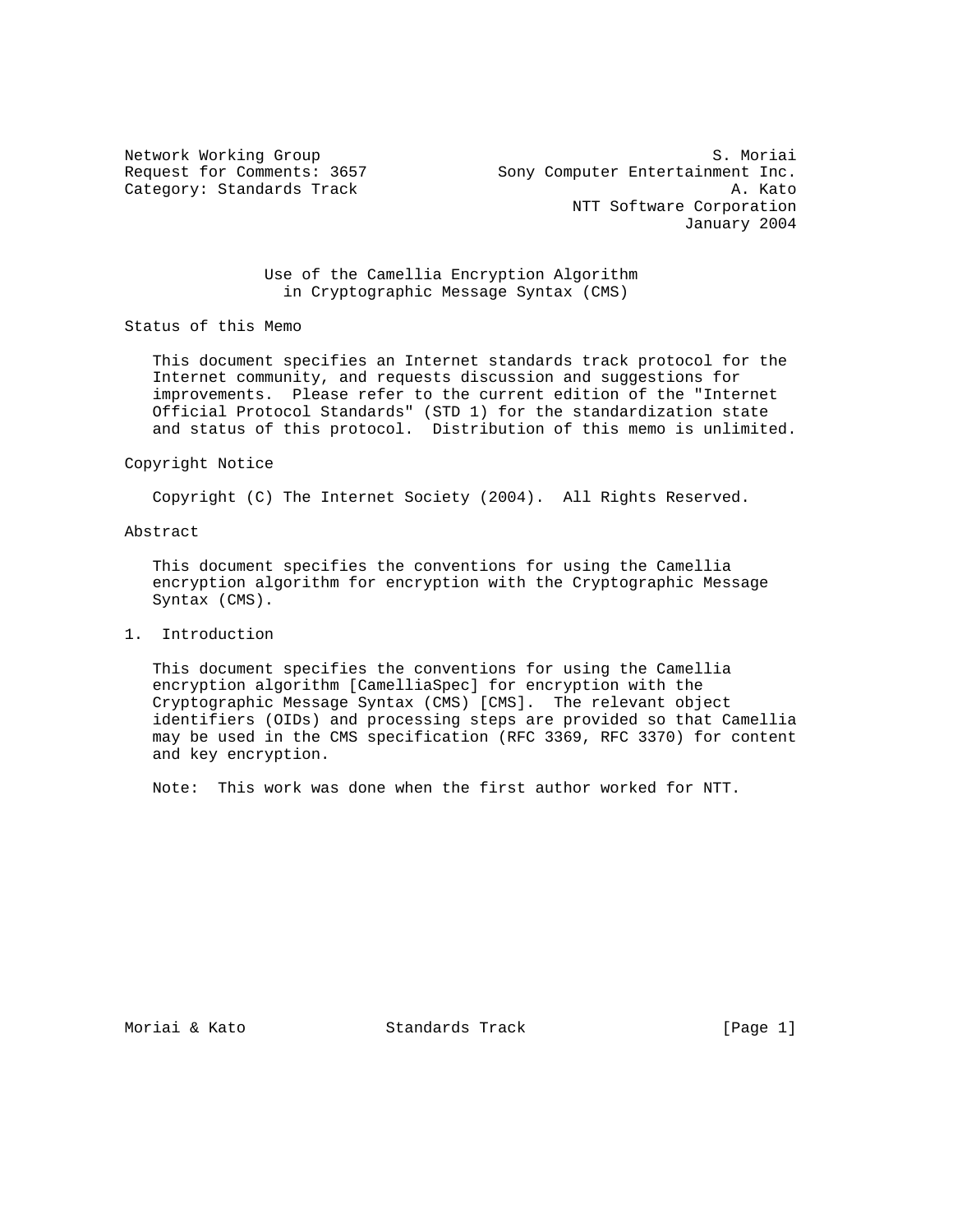### 1.1. Camellia

 Camellia was jointly developed by Nippon Telegraph and Telephone Corporation and Mitsubishi Electric Corporation in 2000. Camellia specifies the 128-bit block size and 128-, 192-, and 256-bit key sizes, the same interface as the Advanced Encryption Standard (AES). Camellia is characterized by its suitability for both software and hardware implementations as well as its high level of security. From a practical viewpoint, it is designed to enable flexibility in software and hardware implementations on 32-bit processors widely used over the Internet and many applications, 8-bit processors used in smart cards, cryptographic hardware, embedded systems, and so on [CamelliaTech]. Moreover, its key setup time is excellent, and its key agility is superior to that of AES.

 Camellia has been scrutinized by the wide cryptographic community during several projects for evaluating crypto algorithms. In particular, Camellia was selected as a recommended cryptographic primitive by the EU NESSIE (New European Schemes for Signatures, Integrity and Encryption) project [NESSIE] and also included in the list of cryptographic techniques for Japanese e-Government systems which were selected by the Japan CRYPTREC (Cryptography Research and Evaluation Committees) [CRYPTREC].

### 1.2. Terminology

 The key words "MUST", "MUST NOT", "REQUIRED", "SHOULD", "SHOULD NOT", "RECOMMENDED", "MAY", and "OPTIONAL" in this document (in uppercase, as shown) are to be interpreted as described in [RFC2119].

### 2. Object Identifiers for Content and Key Encryption

 This section provides the OIDs and processing information necessary for Camellia to be used for content and key encryption in CMS.

 Camellia is added to the set of optional symmetric encryption algorithms in CMS by providing two classes of unique object identifiers (OIDs). One OID class defines the content encryption algorithms and the other defines the key encryption algorithms. Thus a CMS agent can apply Camellia either for content or key encryption by selecting the corresponding object identifier, supplying the required parameter, and starting the program code.

Moriai & Kato Standards Track [Page 2]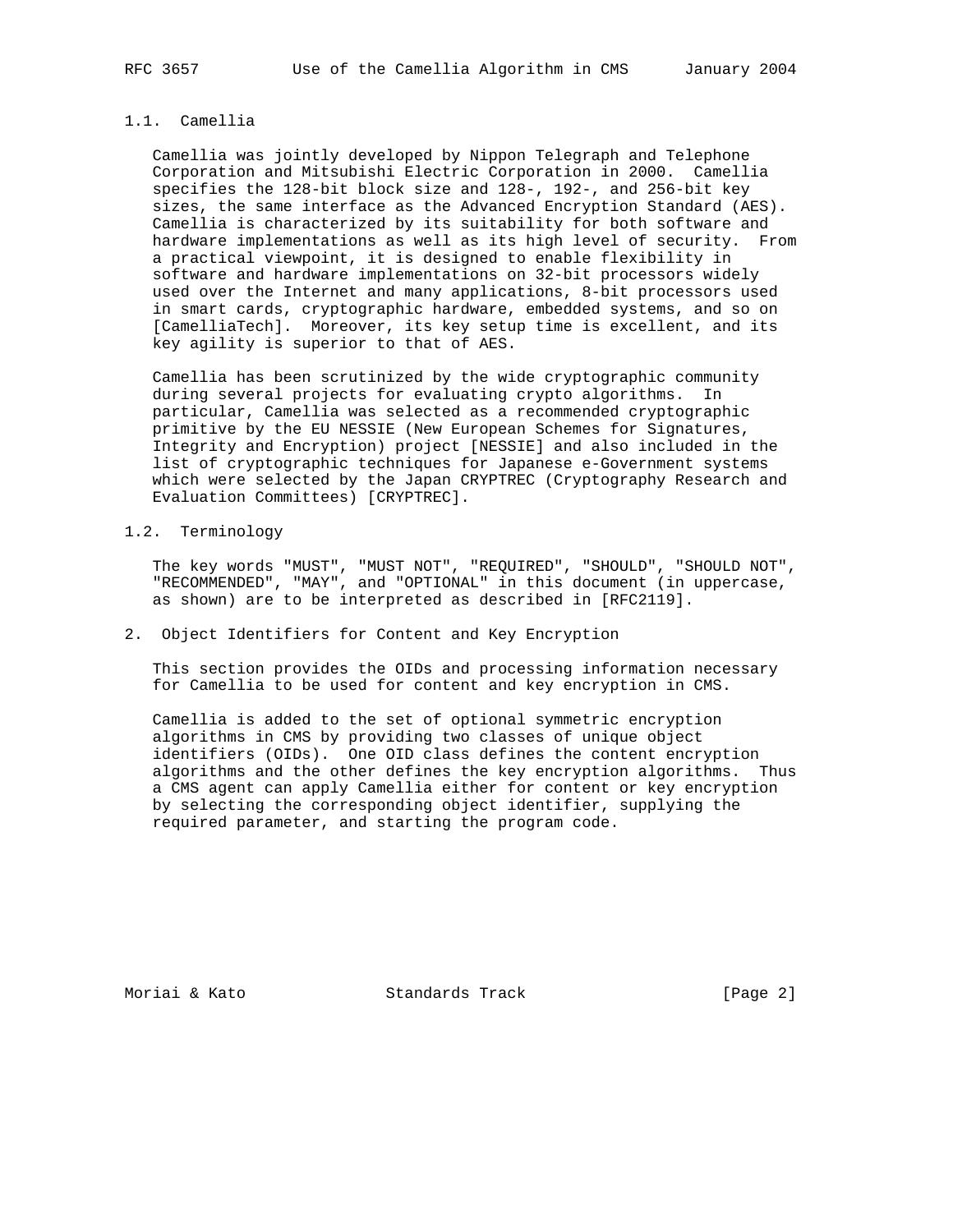#### 2.1. OIDs for Content Encryption

 Camellia is added to the set of symmetric content encryption algorithms defined in [CMSALG]. The Camellia content-encryption algorithm, in Cipher Block Chaining (CBC) mode, for the three different key sizes are identified by the following object identifiers:

- id-camellia128-cbc OBJECT IDENTIFIER ::=  $\{ iso(1) member-body(2) 392 200011 61 security(1)$  algorithm(1) symmetric-encryption-algorithm(1) camellia128-cbc(2) }
- id-camellia192-cbc OBJECT IDENTIFIER ::=  $\{ iso(1)$  member-body(2) 392 200011 61 security(1) algorithm(1) symmetric-encryption-algorithm(1) camellia192-cbc(3)  $\}$
- id-camellia256-cbc OBJECT IDENTIFIER ::=  $\{\text{iso}(1) \text{ member-body}(2) \text{ 392 } 200011 \text{ 61 security}(1)$  algorithm(1) symmetric-encryption-algorithm(1) camellia256-cbc(4)  $}$

 The AlgorithmIdentifier parameters field MUST be present, and the parameters field MUST contain the value of IV:

CamelliaCBCParameter ::= CamelliaIV -- Initialization Vector

CamelliaIV ::= OCTET STRING  $(SIZE(16))$ 

The plain text is padded according to Section 6.3 of [CMS].

2.2. OIDs for Key Encryption

 The key-wrap/unwrap procedures used to encrypt/decrypt a Camellia content-encryption key (CEK) with a Camellia key-encryption key (KEK) are specified in Section 3. Generation and distribution of key encryption keys are beyond the scope of this document.

 The Camellia key-encryption algorithm has the following object identifier:

 id-camellia128-wrap OBJECT IDENTIFIER ::=  $\{ iso(1)$  member-body(2) 392 200011 61 security(1) algorithm(1) key-wrap-algorithm(3) camellia128-wrap(2) }

Moriai & Kato Standards Track [Page 3]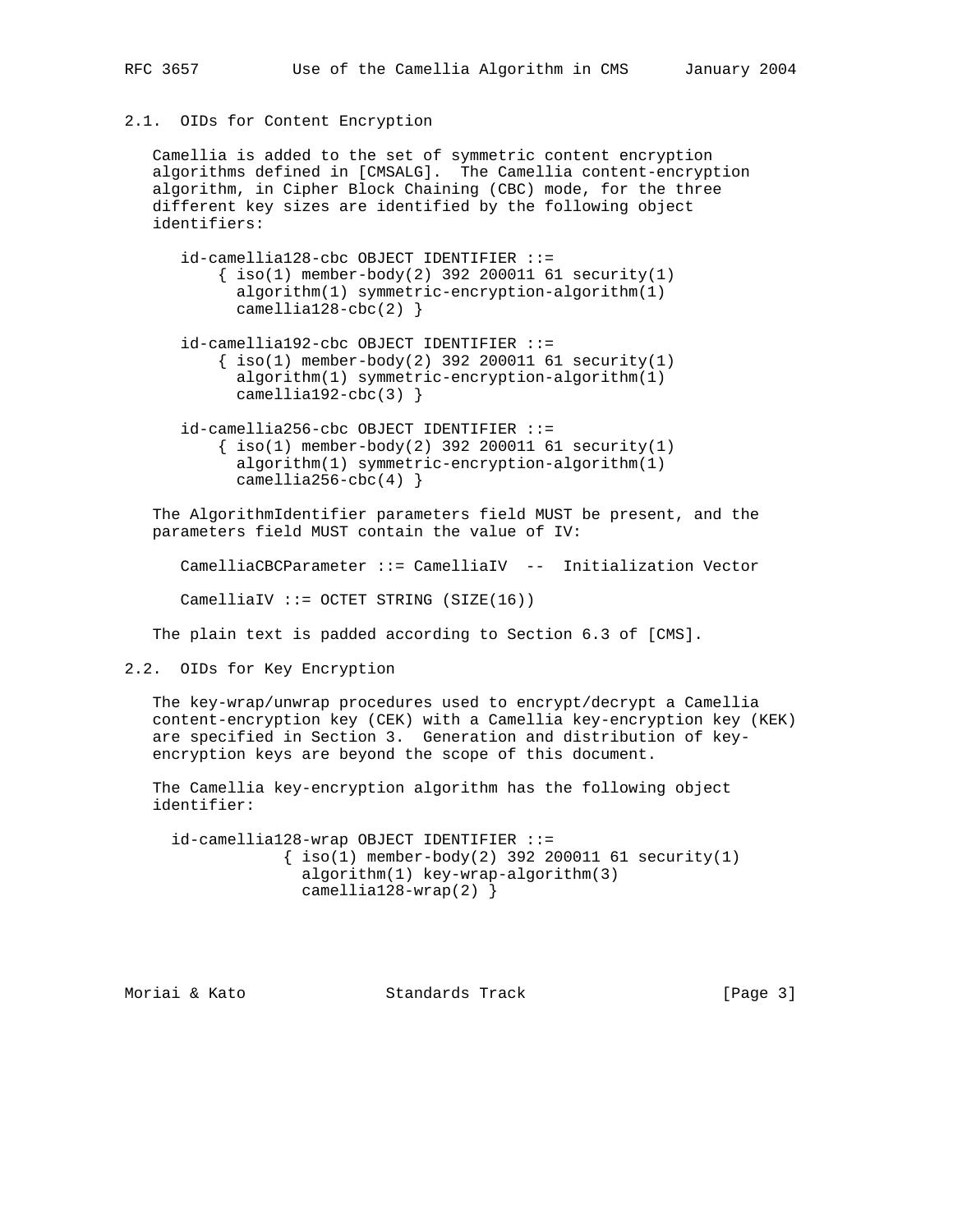id-camellia192-wrap OBJECT IDENTIFIER ::=  $\{ iso(1)$  member-body(2) 392 200011 61 security(1) algorithm(1) key-wrap-algorithm(3) camellia192-wrap(3) }

 id-camellia256-wrap OBJECT IDENTIFIER ::=  $\{ iso(1)$  member-body(2) 392 200011 61 security(1) algorithm(1) key-wrap-algorithm(3) camellia256-wrap(4) }

 In all cases the parameters field of AlgorithmIdentifier MUST be ABSENT, because the key wrapping procedure itself defines how and when to use an IV. The OID gives the KEK key size, but does not make any statements as to the size of the wrapped Camellia CEK. Implementations MAY use different KEK and CEK sizes. Implementations MUST support the CEK and the KEK having the same length. If different lengths are supported, the KEK MUST be of equal or greater length than the CEK.

3. Key Wrap Algorithm

 Camellia key wrapping and unwrapping are done in conformance with the AES key wrap algorithm [RFC3394], because Camellia and AES have the same block and key sizes, i.e., the block size of 128 bits and key sizes of 128, 192, and 256 bits.

3.1. Notation and Definitions

 The following notation is used in the description of the key wrapping algorithms:

| Camellia(K, W)     |                                                       |
|--------------------|-------------------------------------------------------|
|                    | Encrypt W using the Camellia codebook with key K      |
| $Camellia-1(K, W)$ |                                                       |
|                    | Decrypt W using the Camellia codebook with key K      |
| MSB(j, W)          | Return the most significant i bits of W               |
| LSB(i, W)          | Return the least significant i bits of W              |
| $B1 \wedge B2$     | The bitwise exclusive or (XOR) of B1 and B2           |
| $B1 \mid B2$       | Concatenate B1 and B2                                 |
| K                  | The key-encryption key K                              |
| n                  | The number of 64-bit key data blocks                  |
| S                  | The number of steps in the wrapping process, $s = 6n$ |
| P[i]               | The ith plaintext key data block                      |
| CI11               | The ith ciphertext data block                         |
| A                  | The 64-bit integrity check register                   |
| R[i]               | An array of 64-bit registers where                    |
|                    | $i = 0, 1, 2, \ldots, n$                              |
|                    |                                                       |

| Moriai & Kato | Standards Track | [Page $4$ ] |  |
|---------------|-----------------|-------------|--|
|               |                 |             |  |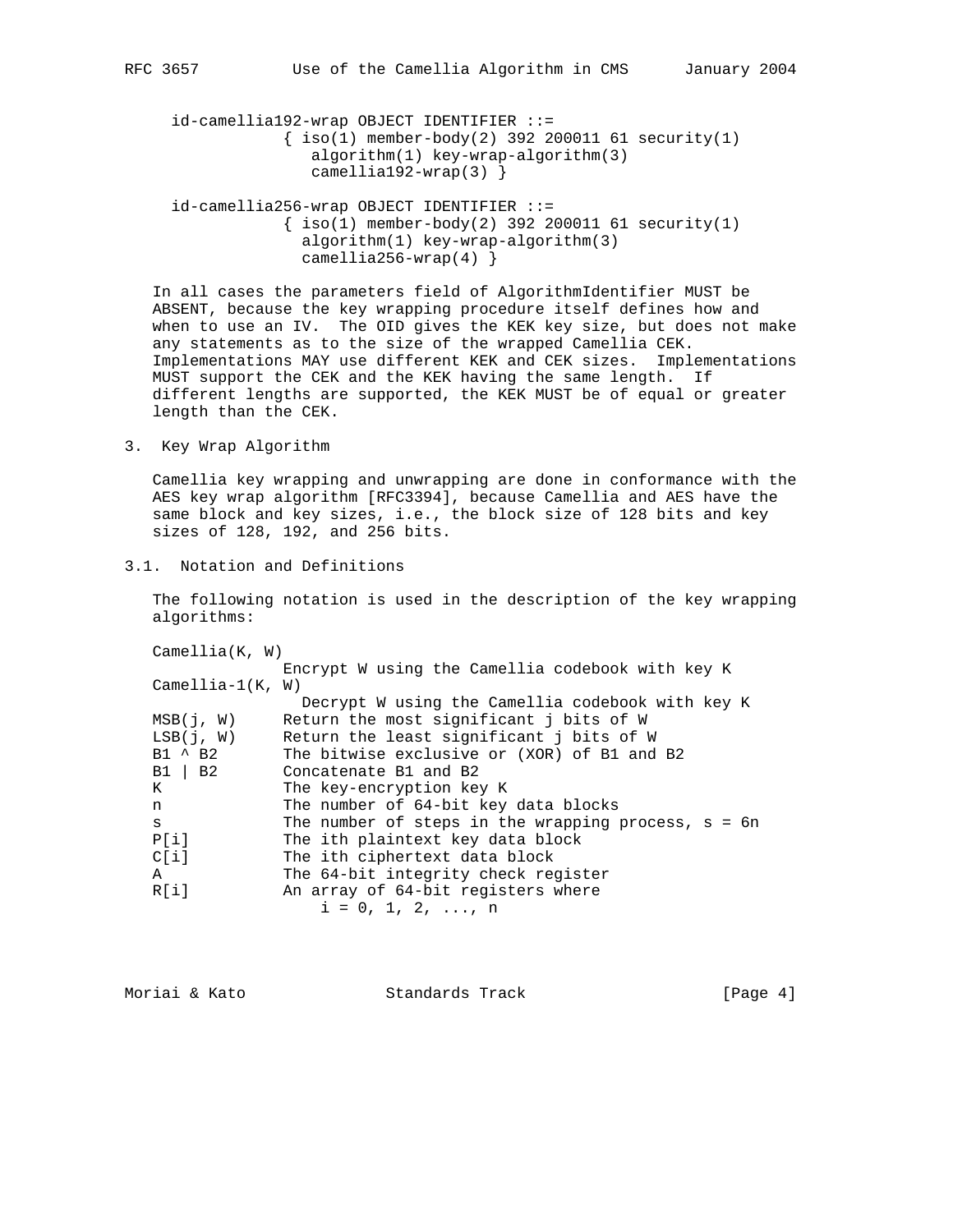A[t], R[t][i] The contents of registers A and R[i] after encryption step t. IV The 64-bit initial value used during the wrapping process.

 In the key wrap algorithm, the concatenation function will be used to concatenate 64-bit quantities to form the 128-bit input to the Camellia codebook. The extraction functions will be used to split the 128-bit output from the Camellia codebook into two 64-bit quantities.

3.2. Camellia Key Wrap

 Key wrapping with Camellia is identical to Section 2.2.1 of [RFC3394] with "AES" replaced by "Camellia".

 The inputs to the key wrapping process are the KEK and the plaintext to be wrapped. The plaintext consists of n 64-bit blocks, containing the key data being wrapped. The key wrapping process is described below.

 Inputs: Plaintext, n 64-bit values {P[1], P[2], ..., P[n]}, and Key, K (the KEK). Outputs: Ciphertext,  $(n+1)$  64-bit values  $\{C[0], C[1], \ldots, C\}$  $C[n]$ .

1) Initialize variables.

```
 Set A[0] to an initial value (see Section 3.4)
For i = 1 to n
    R[0][i] = P[i]
```
2) Calculate intermediate values.

```
For t = 1 to s, where s = 6nA[t] = MSB(64, Camellia(K, A[t-1] | R[t-1][1])) ^ t
    For i = 1 to n-1R[t][i] = R[t-1][i+1]R[t][n] = LSB(64, Camellia(K, A[t-1] | R[t-1][1]))
```
3) Output the results.

Set  $C[0] = A[t]$ For  $i = 1$  to  $n$  $C[i] = R[t][i]$ 

Moriai & Kato Standards Track [Page 5]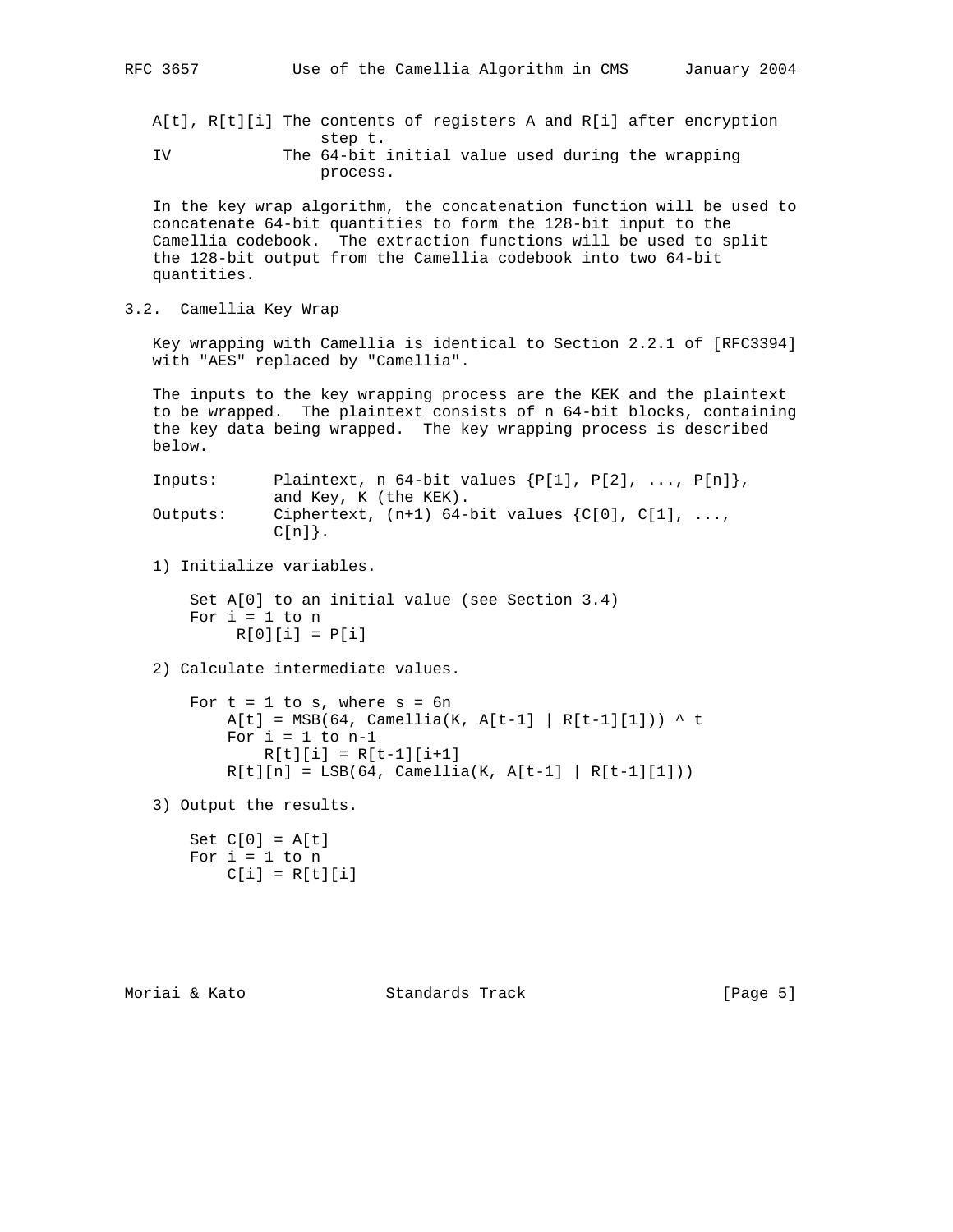```
 An alternative description of the key wrap algorithm involves
    indexing rather than shifting. This approach allows one to calculate
    the wrapped key in place, avoiding the rotation in the previous
    description. This produces identical results and is more easily
    implemented in software.
   Inputs: Plaintext, n 64-bit values \{P[1], P[2], \ldots, P[n]\},\ and Key, K (the KEK).
   Outputs: Ciphertext, (n+1) 64-bit values \{C[0], C[1], \ldotsC[n].
    1) Initialize variables.
        Set A = IV, an initial value (see Section 3.4)
       For i = 1 to n
           R[i] = P[i] 2) Calculate intermediate values.
       For j = 0 to 5
            For i=1 to n
               B = Camellia(K, A | R[i])
               A = MSB(64, B) ^ t where t = (n * j) + iR[i] = LSB(64, B) 3) Output the results.
       Set C[0] = AFor i = 1 to nC[i] = R[i]3.3. Camellia Key Unwrap
   Key unwrapping with Camellia is identical to Section 2.2.2 of
    [RFC3394], with "AES" replaced by "Camellia".
    The inputs to the unwrap process are the KEK and (n+1) 64-bit blocks
    of ciphertext consisting of previously wrapped key. It returns n
   blocks of plaintext consisting of the n 64-bit blocks of the
   decrypted key data.
   Inputs: Ciphertext, (n+1) 64-bit values \{C[0], C[1], \ldots, C[n]\}, and Key, K (the KEK).
   Outputs: Plaintext, n 64-bit values \{P[1], P[2], \ldots, P[n]\}.
```
Moriai & Kato Standards Track [Page 6]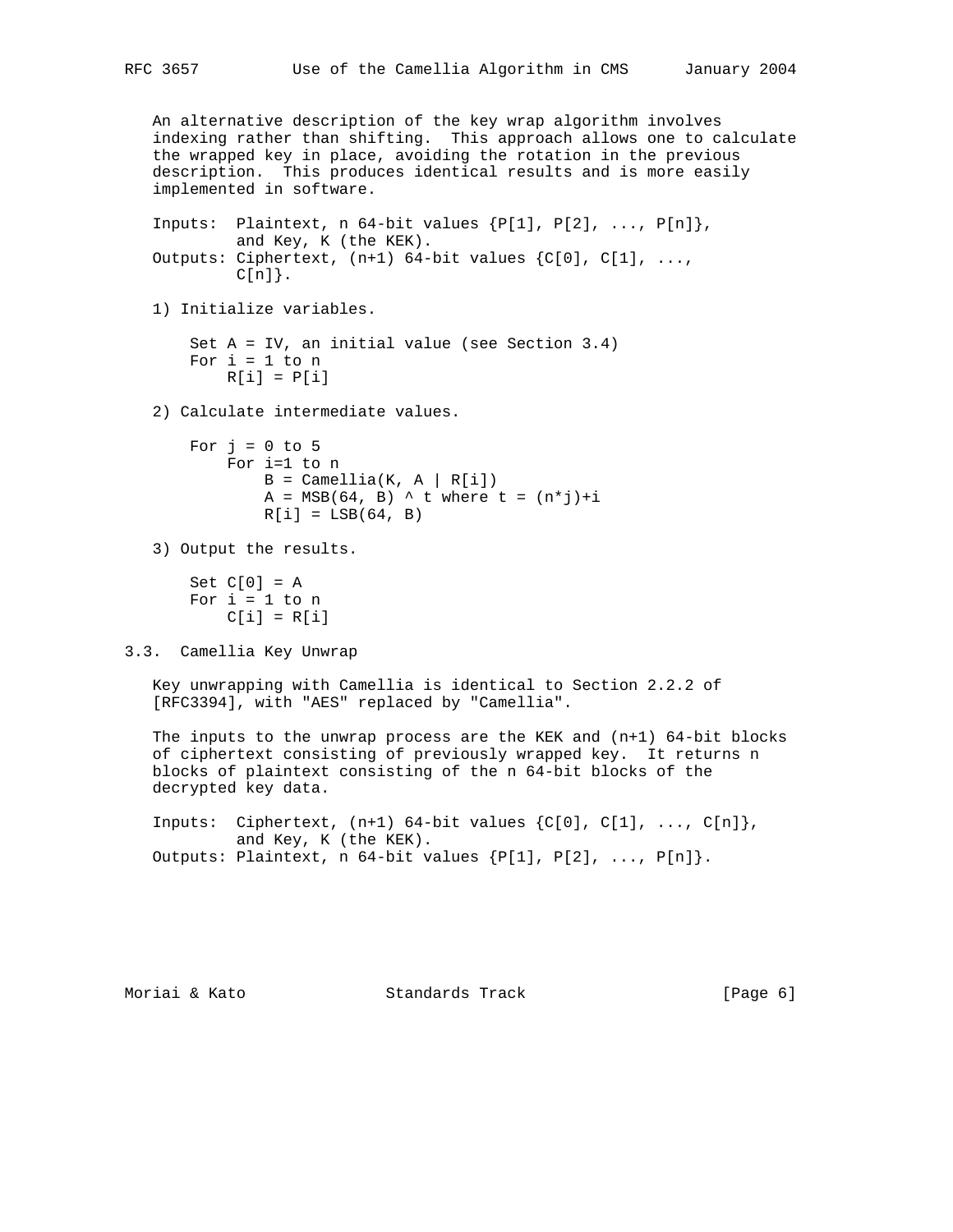```
 1) Initialize variables.
    Set A[s] = C[0] where s = 6nFor i = 1 to n
        R[s][i] = C[i] 2) Calculate the intermediate values.
    For t = s to 1A[t-1] = MSB(64, Camellia-1(K, ((A[t] ^ t) | R[t][n]))R[t-1][1] = LSB(64, Camellia-1(K, ((A[t]^t), [R[t][n]))For i = 2 to n
            R[t-1][i] = R[t][i-1] 3) Output the results.
     If A[0] is an appropriate initial value (see Section 3.4),
     Then
        For i = 1 to n
          P[i] = R[0][i] Else
         Return an error
 The unwrap algorithm can also be specified as an index based
 operation, allowing the calculations to be carried out in place.
 Again, this produces the same results as the register shifting
 approach.
Inputs: Ciphertext, (n+1) 64-bit values \{C[0], C[1], \ldots, C[n]\}, and Key, K (the KEK).
Outputs: Plaintext, n \cdot 64-bit values \{P[0], P[1], \ldots, P[n]\}. 1) Initialize variables.
   Set A = C[0]For i = 1 to n
        R[i] = C[i] 2) Calculate intermediate values.
   For j = 5 to 0For i = n to 1B = Camellia-1(K, (A \land t) | R[i]) where t = n * j + iA = MSB(64, B)R[i] = LSB(64, B)
```
Moriai & Kato Standards Track [Page 7]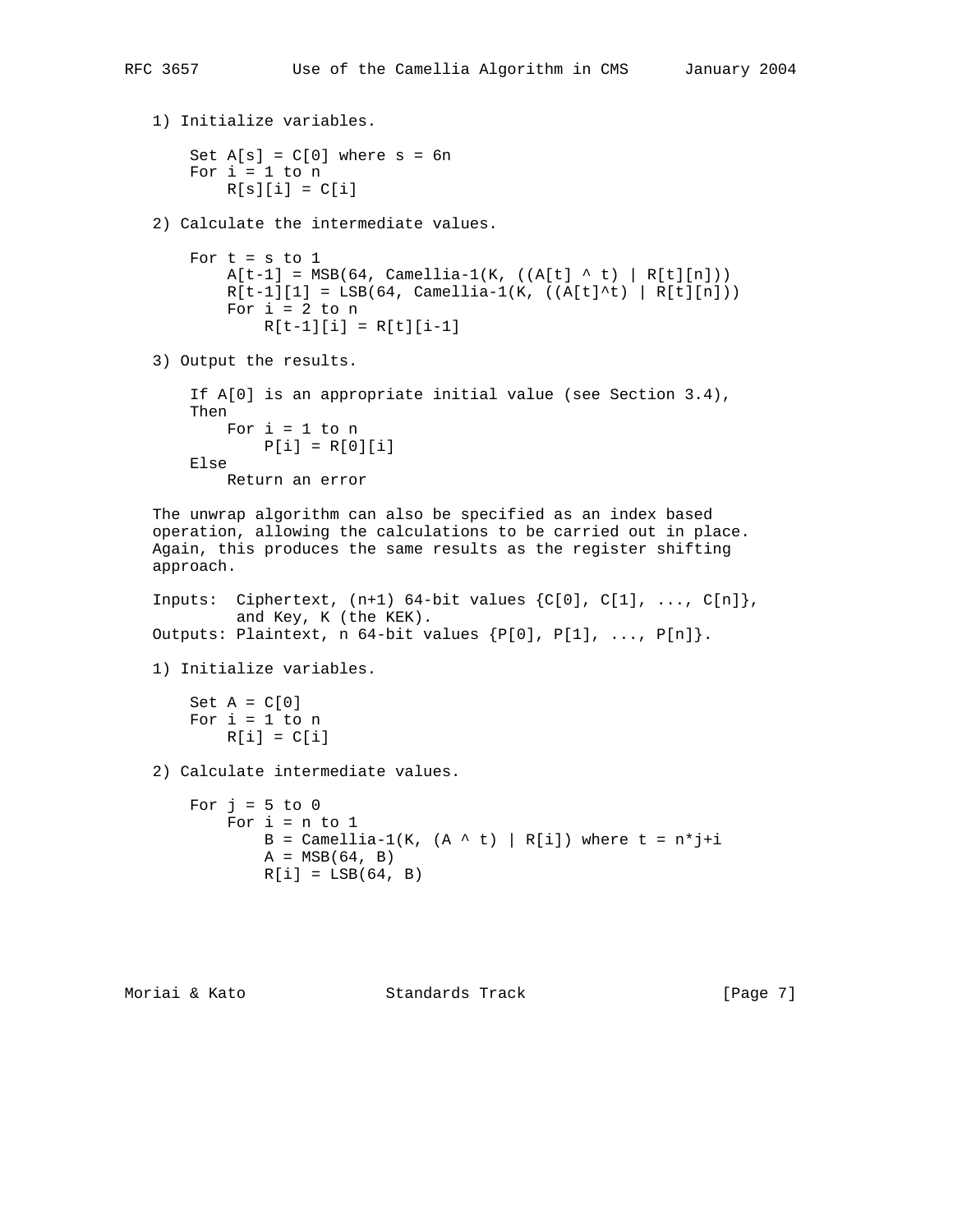```
 3) Output results.
 If A is an appropriate initial value (see Section 3.4),
 Then
   For i = 1 to n
     P[i] = R[i] Else
    Return an error
```
3.4. Key Data Integrity -- the Initial Value

 The initial value (IV) refers to the value assigned to A[0] in the first step of the wrapping process. This value is used to obtain an integrity check on the key data. In the final step of the unwrapping process, the recovered value of A[0] is compared to the expected value of A[0]. If there is a match, the key is accepted as valid, and the unwrapping algorithm returns it. If there is not a match, then the key is rejected, and the unwrapping algorithm returns an error.

 The exact properties achieved by this integrity check depend on the definition of the initial value. Different applications may call for somewhat different properties; for example, whether there is need to determine the integrity of key data throughout its lifecycle or just when it is unwrapped. This specification defines a default initial value that supports integrity of the key data during the period it is wrapped (in Section 3.4.1). Provision is also made to support alternative initial values (in Section 3.4.2).

3.4.1. Default Initial Value

 The default initial value (IV) is defined to be the hexadecimal constant:

 $A[0] = IV = A6A6A6A6A6A6A6A6$ 

 The use of a constant as the IV supports a strong integrity check on the key data during the period that it is wrapped. If unwrapping produces A[0] = A6A6A6A6A6A6A6A6, then the chance that the key data is corrupt is 2^-64. If unwrapping produces A[0] any other value, then the unwrap must return an error and not return any key data.

```
3.4.2. Alternative Initial Values
```
 When the key wrap is used as part of a larger key management protocol or system, the desired scope for data integrity may be more than just the key data or the desired duration for more than just the period that it is wrapped. Also, if the key data is not just a Camellia

Moriai & Kato Standards Track [Page 8]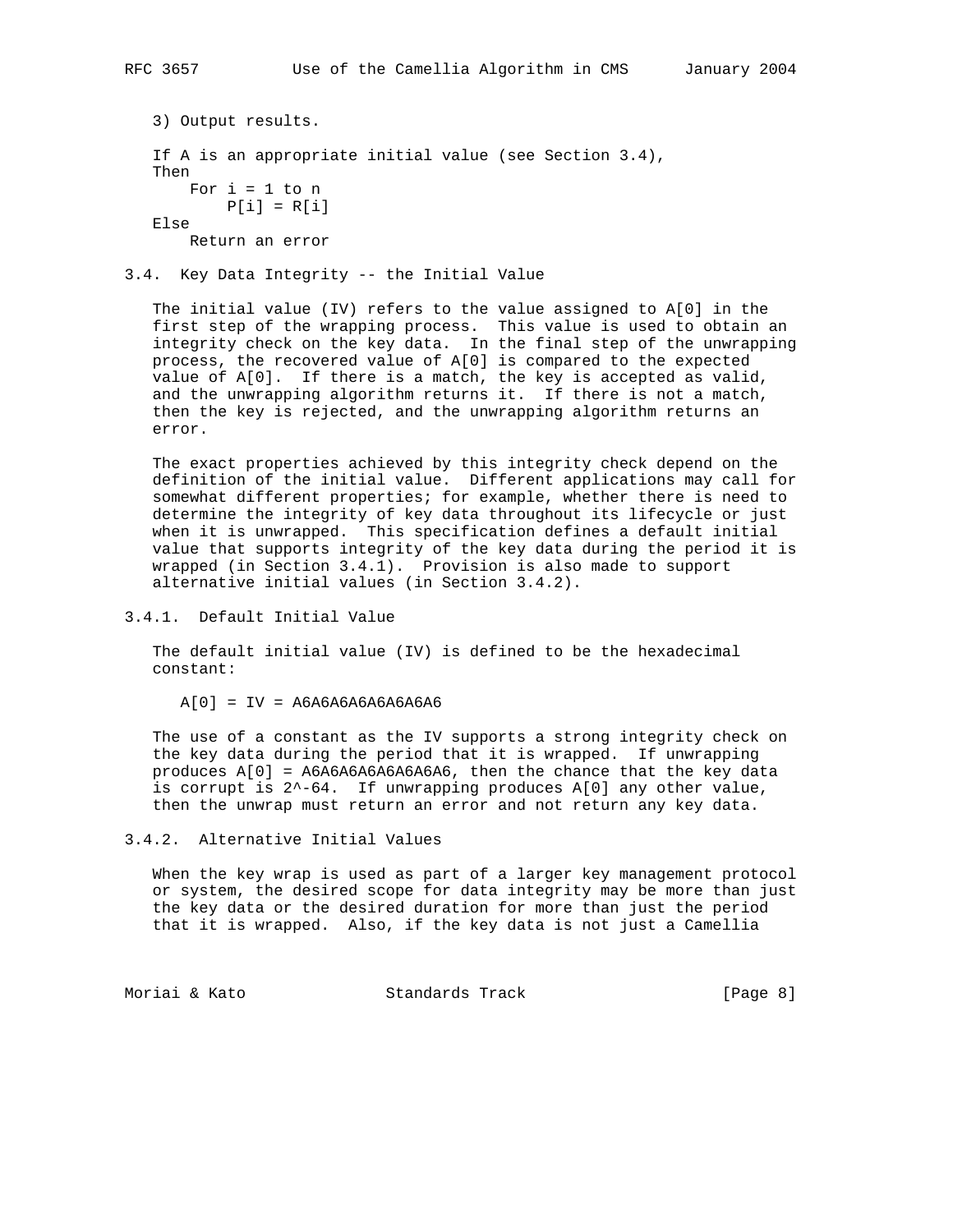key, it may not always be a multiple of 64 bits. Alternative definitions of the initial value can be used to address such problems. According to [RFC3394], NIST will define alternative initial values in future key management publications as needed. In order to accommodate a set of alternatives that may evolve over time, key wrap implementations that are not application-specific will require some flexibility in the way that the initial value is set and tested.

### 4. SMIMECapabilities Attribute

 An S/MIME client SHOULD announce the set of cryptographic functions it supports by using the S/MIME capabilities attribute. This attribute provides a partial list of OIDs of cryptographic functions and MUST be signed by the client. The functions' OIDs SHOULD be logically separated in functional categories and MUST be ordered with respect to their preference.

 RFC 2633 [RFC2633], Section 2.5.2 defines the SMIMECapabilities signed attribute (defined as a SEQUENCE of SMIMECapability SEQUENCEs) to be used to specify a partial list of algorithms that the software announcing the SMIMECapabilities can support.

 If an S/MIME client is required to support symmetric encryption with Camellia, the capabilities attribute MUST contain the Camellia OID specified above in the category of symmetric algorithms. The parameter associated with this OID MUST be CamelliaSMimeCapability.

CamelliaSMimeCapabilty ::= NULL

 The SMIMECapability SEQUENCE representing Camellia MUST be DER encoded as the following hexadecimal strings:

| Key Size | Capability |  |  |  |  |  |  |  |  |  |  |  |                                                    |  |  |
|----------|------------|--|--|--|--|--|--|--|--|--|--|--|----------------------------------------------------|--|--|
| 128      |            |  |  |  |  |  |  |  |  |  |  |  | 30 Of 06 Ob 2a 83 O8 8c 9a 4b 3d 01 01 01 02 05 00 |  |  |
| 196      |            |  |  |  |  |  |  |  |  |  |  |  | 30 Of 06 Ob 2a 83 O8 8c 9a 4b 3d 01 01 01 03 05 00 |  |  |
| 256      |            |  |  |  |  |  |  |  |  |  |  |  | 30 Of 06 Ob 2a 83 08 8c 9a 4b 3d 01 01 01 04 05 00 |  |  |

 When a sending agent creates an encrypted message, it has to decide which type of encryption algorithm to use. In general the decision process involves information obtained from the capabilities lists included in messages received from the recipient, as well as other information such as private agreements, user preferences, legal restrictions, and so on. If users require Camellia for symmetric encryption, it MUST be supported by the S/MIME clients on both the sending and receiving side, and it MUST be set in the user preferences.

Moriai & Kato  $S$ tandards Track  $[Page 9]$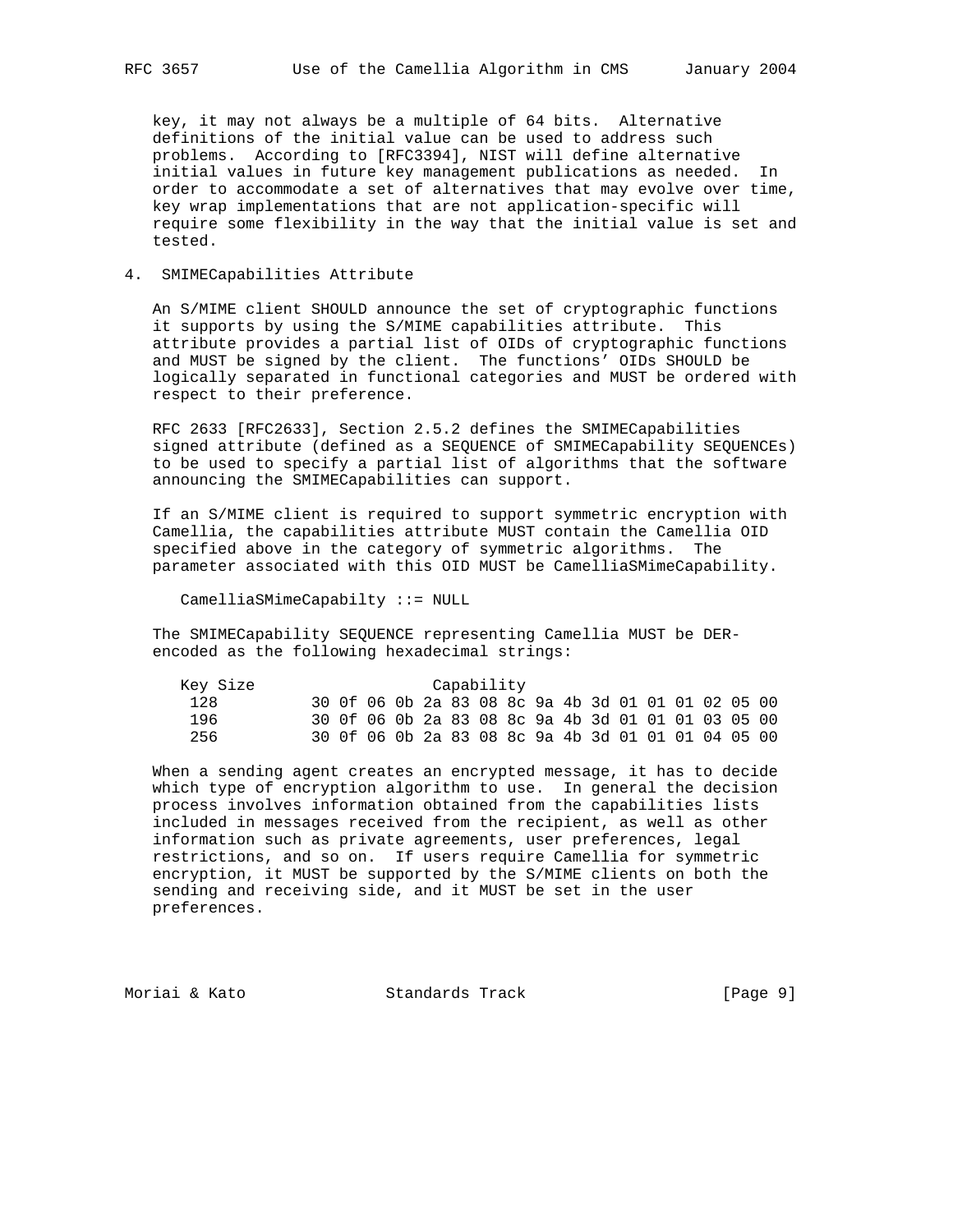### 5. Security Considerations

 This document specifies the use of Camellia for encrypting the content of a CMS message and for encrypting the symmetric key used to encrypt the content of a CMS message, and the other mechanisms are the same as the existing ones. Therefore, the security considerations described in the CMS specifications [CMS][CMSALG] and the AES key wrap algorithm [RFC3394] can be applied to this document. No security problem has been found on Camellia [CRYPTREC][NESSIE].

#### 6. Intellectual Property Statement

 The IETF takes no position regarding the validity or scope of any intellectual property or other rights that might be claimed to pertain to the implementation or use of the technology described in this document or the extent to which any license under such rights might or might not be available; neither does it represent that it has made any effort to identify any such rights. Information on the IETF's procedures with respect to rights in standards-track and standards-related documentation can be found in BCP-11. Copies of claims of rights made available for publication and any assurances of licenses to be made available, or the result of an attempt made to obtain a general license or permission for the use of such proprietary rights by implementors or users of this specification can be obtained from the IETF Secretariat.

 The IETF invites any interested party to bring to its attention any copyrights, patents or patent applications, or other proprietary rights which may cover technology that may be required to practice this standard. Please address the information to the IETF Executive Director.

 The IETF has been notified of intellectual property rights claimed in regard to some or all of the specification contained in this document. For more information consult the online list of claimed rights.

# 7. References

7.1. Normative References

|  | [CamelliaSpec] Aoki, K., Ichikawa, T., Kanda, M., Matsui, M., Moriai, |
|--|-----------------------------------------------------------------------|
|  | S., Nakajima, J., and Tokita, T., "Specification of                   |
|  | Camellia – a 128-bit Block Cipher".                                   |
|  | http://info.isl.ntt.co.jp/camellia/                                   |

 [CMS] Housley, R., "Cryptographic Message Syntax", RFC 3369, August 2002.

| Moriai & Kato | Standards Track | [Page 10] |  |
|---------------|-----------------|-----------|--|
|               |                 |           |  |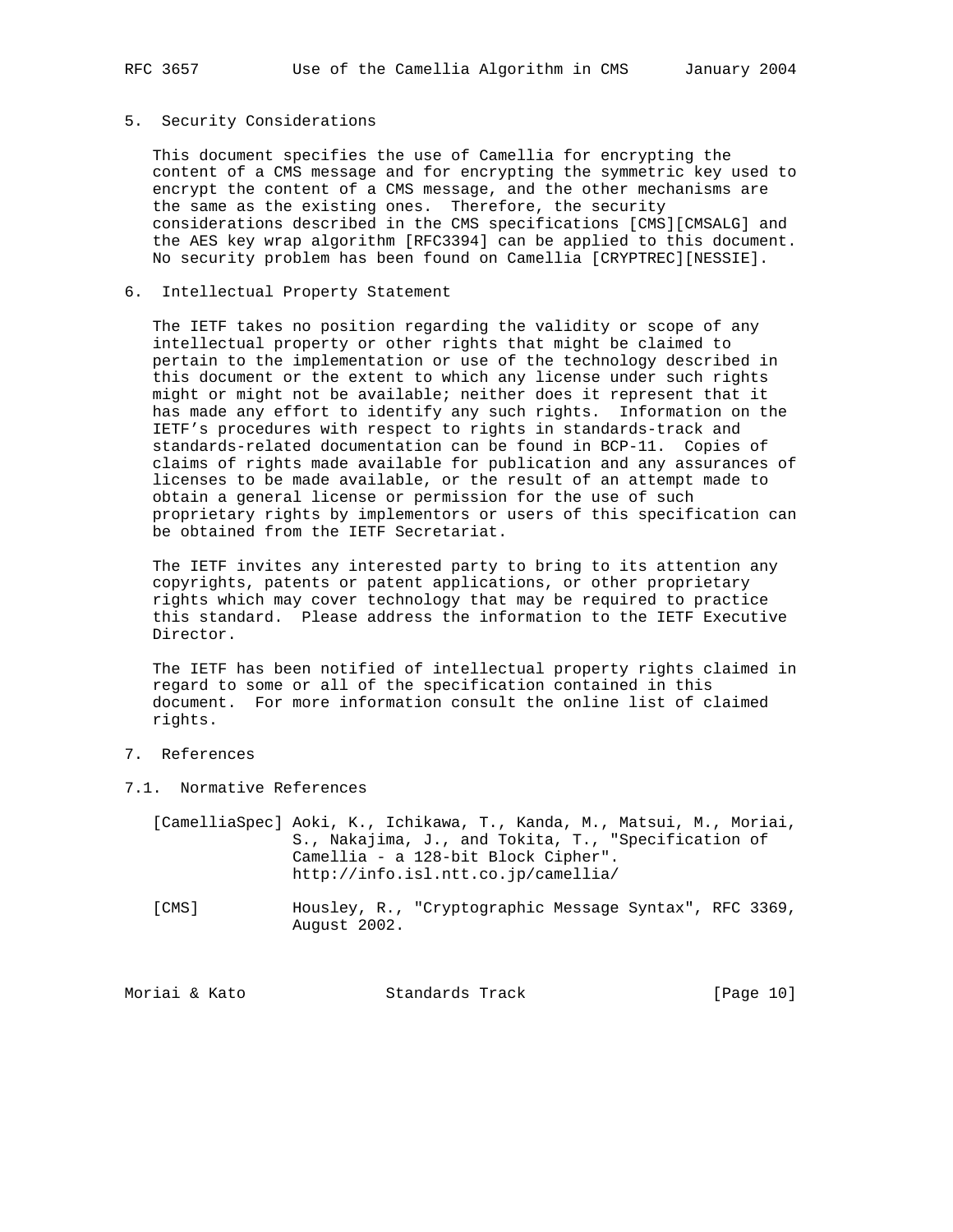|  | RFC 3657 |  |  |  |  | Use of the Camellia Algorithm in CMS |  |  | Jε |
|--|----------|--|--|--|--|--------------------------------------|--|--|----|
|--|----------|--|--|--|--|--------------------------------------|--|--|----|

- [CMSALG] Housley, R., "Cryptographic Message Syntax (CMS) Algorithms", RFC 3370, August 2002.
- [RFC2633] Ramsdell, B., Editor, "S/MIME Version 3 Message Specification", RFC 2633, June 1999.
- [RFC3565] Schaad, J., "Use of the Advanced Encryption Standard (AES) Encryption Algorithm in Cryptographic Message Syntax (CMS)", RFC 3565, July 2003.
- [RFC3394] Schaad, J. and R. Housley, "Advanced Encryption Standard (AES) Key Wrap Algorithm", RFC 3394, September 2002.
- 7.2. Informative References
	- [DES] National Institute of Standards and Technology. FIPS Pub 46: Data Encryption Standard. 15 January 1977.
	- [CamelliaTech] Aoki, K., Ichikawa, T., Kanda, M., Matsui, M., Moriai, S., Nakajima, J., and Tokita, T., "Camellia: A 128-Bit Block Cipher Suitable for Multiple Platforms - Design and Analysis -", In Selected Areas in Cryptography, 7th Annual International Workshop, SAC 2000, August 2000, Proceedings, Lecture Notes in Computer Science 2012, pp.39-56, Springer-Verlag, 2001.
	- [CRYPTREC] Information-technology Promotion Agency (IPA), Japan, CRYPTREC. http://www.ipa.go.jp/security/enc/CRYPTREC/index e.html
	- [NESSIE] New European Schemes for Signatures, Integrity and Encryption (NESSIE) project. http://www.cryptonessie.org
	- [RFC2119] Bradner, S., "Key words for use in RFCs to Indicate Requirement Levels", BCP 14, RFC 2119, March 1997.

Moriai & Kato Standards Track [Page 11]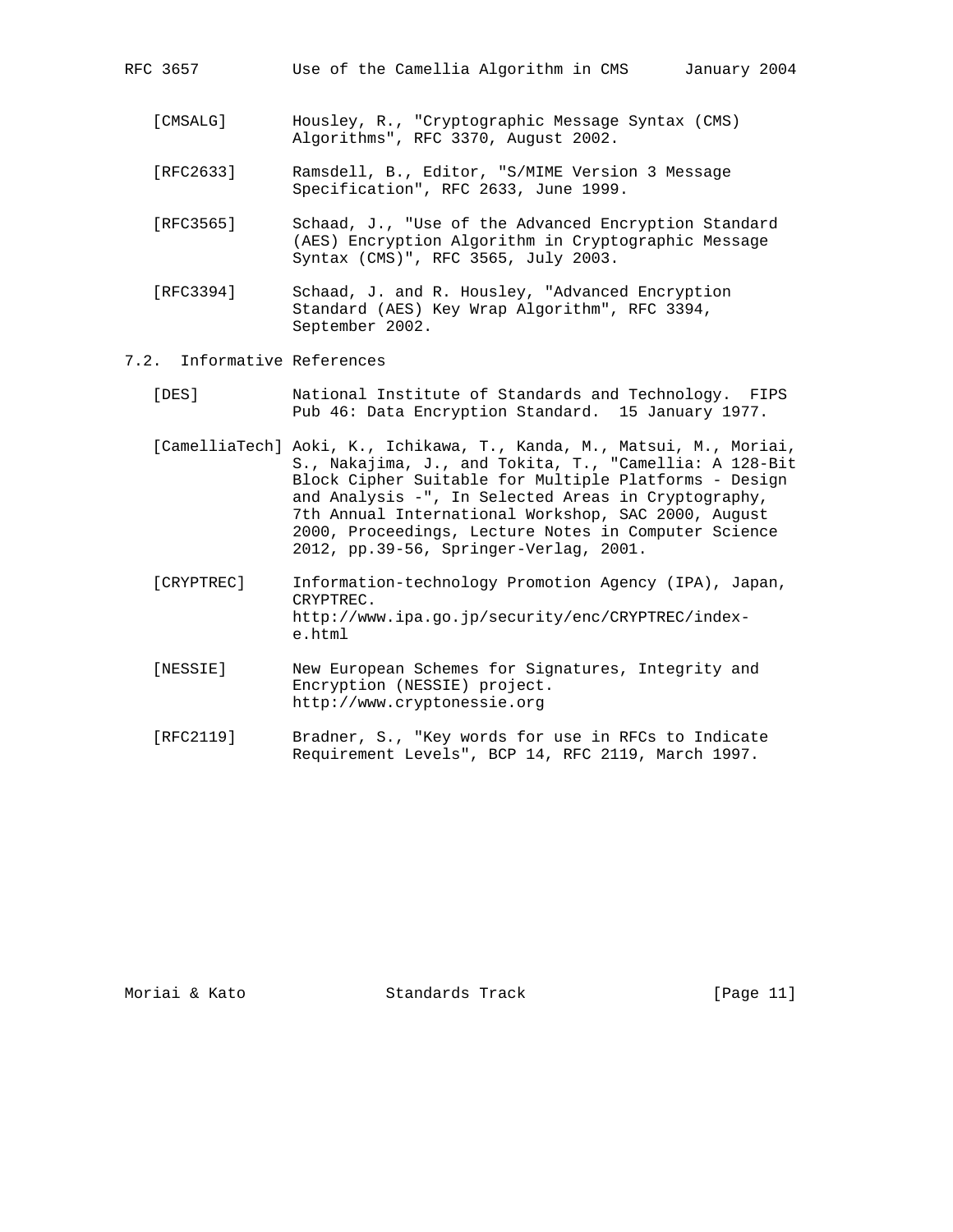```
Appendix A ASN.1 Module
CamelliaEncryptionAlgorithmInCMS
    \{ iso(1) member-body(2) us(840) rsadsi(113549) pkcs(1)
      pkcs9(9) smime(16) modules(0) id-mod-cms-camellia(23) }
DEFINITIONS IMPLICIT TAGS ::=
BEGIN
-- Camellia using CBC-chaining mode for key sizes of 128, 192, 256
id-camellia128-cbc OBJECT IDENTIFIER ::=
    \{ iso(1) member-body(2) 392 200011 61 security(1) algorithm(1) symmetric-encryption-algorithm(1)
      camellia128-cbc(2)}
id-camellia192-cbc OBJECT IDENTIFIER ::=
   \{ iso(1) member-body(2) 392 200011 61 security(1)
      algorithm(1) symmetric-encryption-algorithm(1)
     camellia192-cbc(3) \}id-camellia256-cbc OBJECT IDENTIFIER ::=
   \{ iso(1) member-body(2) 392 200011 61 security(1) algorithm(1) symmetric-encryption-algorithm(1)
     camellia256-cbc(4) }-- Camellia-IV is the parameter for all the above object identifiers.
Camellia-IV ::= OCTET STRING (SIZE(16))-- Camellia S/MIME Capabilty parameter for all the above object
-- identifiers.
CamelliaSMimeCapability ::= NULL
-- Camellia Key Wrap Algorithm identifiers - Parameter is absent.
id-camellia128-wrap OBJECT IDENTIFIER ::=
    \{ iso(1) member-body(2) 392 200011 61 security(1) algorithm(1) key-wrap-algorithm(3)
      camellia128-wrap(2) }
id-camellia192-wrap OBJECT IDENTIFIER ::=
    \{ \text{iso}(1) \text{ member-body}(2) \text{ 392 } 200011 \text{ 61 security}(1) \} algorithm(1) key-wrap-algorithm(3)
       camellia192-wrap(3) }
```
Moriai & Kato Standards Track [Page 12]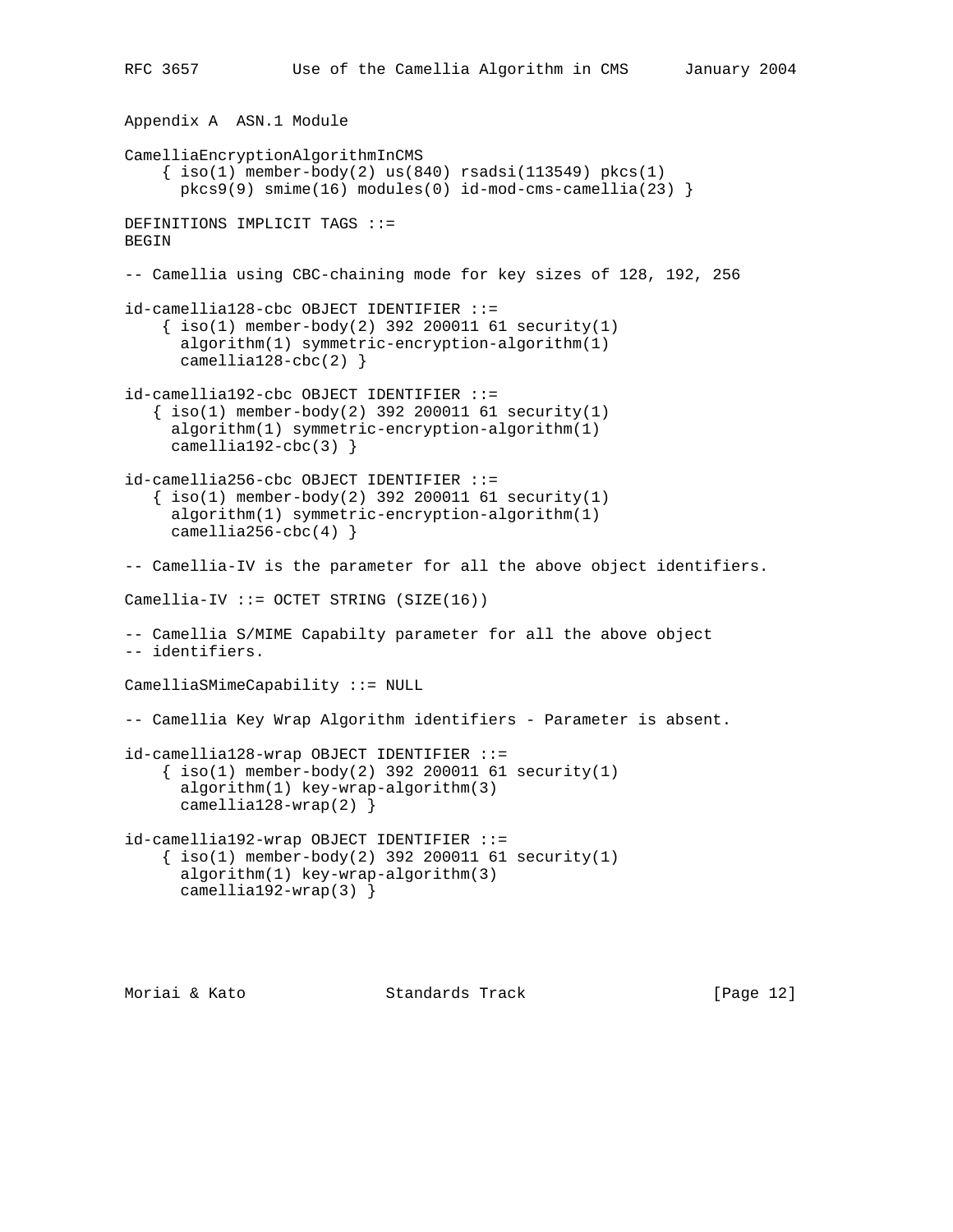```
id-camellia256-wrap OBJECT IDENTIFIER ::=
     { iso(1) member-body(2) 392 200011 61 security(1)
       algorithm(1) key-wrap-algorithm(3)
     camellia256-wrap(4) }
```
END

Authors' Addresses

 Shiho Moriai Sony Computer Entertainment Inc. Phone: +81-3-6438-7523 Fax: +81-3-6438-8629 EMail: camellia@isl.ntt.co.jp (Camellia team) shiho@rd.scei.sony.co.jp (Shiho Moriai)

 Akihiro Kato NTT Software Corporation Phone: +81-45-212-7934 Fax: +81-45-212-9800 EMail: akato@po.ntts.co.jp

Moriai & Kato Standards Track [Page 13]